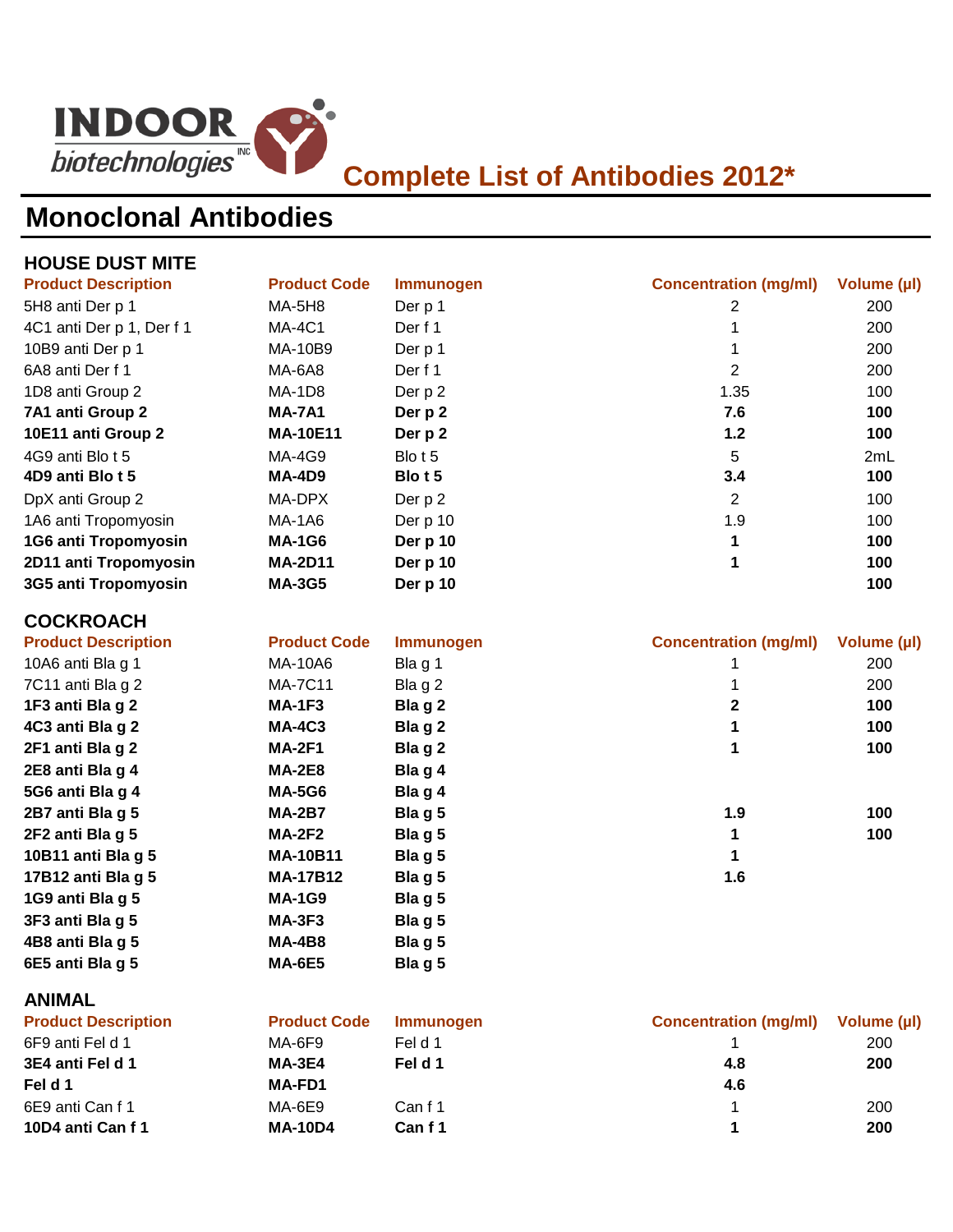| 7E6 anti Can f 1   | <b>MA-7E6</b>   | Can f 1 | 2.5 | 100 |
|--------------------|-----------------|---------|-----|-----|
| RUP-6 anti Rat n 1 | <b>MA-RUP-6</b> | Rat n 1 |     | 100 |
| 103 anti Equ c 4   | <b>MA-103</b>   | Eau c 4 |     | 100 |

### **FOOD**

| <b>Product Description</b> | <b>Product Code</b> | <b>Immunogen</b> | <b>Concentration (mg/ml)</b> | Volume (µl) |
|----------------------------|---------------------|------------------|------------------------------|-------------|
| 2C12 anti Ara h 1          | <b>MA-2C12</b>      | Ara h 1          | 2.7                          | 100         |
| 2F7 anti Ara h 1           | <b>MA-2F7</b>       | Ara h 1          | 4.5                          | 100         |
| 2H3 anti Ara h 1           | <b>MA-2H3</b>       | Ara h 1          | 2.1                          | 100         |
| 1C4 anti Ara h 2           | <b>MA-1C4</b>       | Ara h 2          | 2                            | 100         |
| 8H3 anti Ara h 6           | <b>MA-8H3</b>       | Ara h 6          |                              | 100         |
| 3B8 anti Ara h 6           | <b>MA-3B8</b>       | Ara h 6          |                              | 100         |
| 3E12 anti Ara h 6          | <b>MA-3E12</b>      | Ara h 6          |                              | 100         |
| 16H5 anti Ara h 6          | <b>MA-16H5</b>      | Ara h 6          |                              |             |

#### **MOLD**

| <b>Product Description</b> | <b>Product Code</b> | <b>Immunogen</b>               | <b>Concentration (mg/ml)</b> | Volume (µl) |
|----------------------------|---------------------|--------------------------------|------------------------------|-------------|
| 4A6 anti Asp f 1           | MA-4A6              | Asp f 1                        |                              | 100         |
| 121 anti Alt a 1           | MA-121              | Alternaria alternata extract   | 2                            | 100         |
| 5F5 anti AveX              | <b>MA-5F5</b>       | Aspergillus versicolor extract |                              | 100         |
| 9A5 anti AveX              | <b>MA-9A5</b>       | Aspergillus versicolor extract |                              | 100         |
| 3E11 anti SchX             | <b>MA-3E11</b>      | Stachybotrys chartarum extract |                              | 100         |
| 2C9 anti SchX              | <b>MA-2C9</b>       | Stachybotrys chartarum extract |                              | 100         |
| 10F2 anti SchX             | <b>MA-10F2</b>      | Stachybotrys chartarum extract |                              |             |
| 3F10 anti SchY             | <b>MA-3F10</b>      | Stachybotrys chartarum extract |                              | 100         |
|                            |                     |                                |                              |             |

#### **GRASS POLLEN**

| <b>Product Description</b> | <b>Product Code</b> | <b>Immunogen</b>              | <b>Concentration (mg/ml)</b> | Volume (µl) |
|----------------------------|---------------------|-------------------------------|------------------------------|-------------|
| 3B4 anti Bet v 1           | <b>MA-3B4</b>       | <b>Birch pollen extract</b>   |                              | 100         |
| 5H8SB anti Bet v 1         | MA-5H8SB            | Bet v 1                       | 1.4                          |             |
| 1D11 anti PhI p 5          | <b>MA-1D11</b>      | <b>Timothy pollen extract</b> |                              | 100         |
| 5F6 anti Amb a 1           | MA-5F6              | Amb a 1                       | 1.4                          | 100         |
| 5F7 anti Amb a 1           | <b>MA-5F7</b>       | Amb a 1                       | 1.66                         | 100         |
| 3C7 anti Amb a 1           | <b>MA-3C7</b>       | Amb a 1                       | 1.5                          | 100         |
| 7F11 anti Amb a 1          | <b>MA-7F11</b>      | Amb a 1                       | 2.23                         | 100         |

# **Polyclonal Antibodies**

| <b>HOUSE DUST MITE</b>     |                     |                     |             |
|----------------------------|---------------------|---------------------|-------------|
| <b>Product Description</b> | <b>Product Code</b> | <b>Immunogen</b>    | Volume (µl) |
| Rabbit anti Gly d 2        | PA-GD <sub>2</sub>  | Gly d 2             | 200         |
| Rabbit anti Lep d 2        | PA-LD <sub>2</sub>  | Lep d 2             | 200         |
| Rabbit anti Tyr p 2        | PA-TP2              | Tyr $p2$            | 200         |
| <b>COCKROACH</b>           |                     |                     |             |
| <b>Product Description</b> | <b>Product Code</b> | <b>Immunogen</b>    | Volume (µl) |
| Rabbit anti Bla g 1        | PA-BG1              | Recombinant Bla g 1 | 200         |
| Rabbit anti Bla g 2        | PA-BG2              | Recombinant Bla g 2 | 200         |
| Rabbit anti Bla g 5        | PA-BG5              | Recombinant Bla g 5 | 200         |
| Rabbit anti P. americana   | <b>PA-PAE</b>       | P. Americana        | 200         |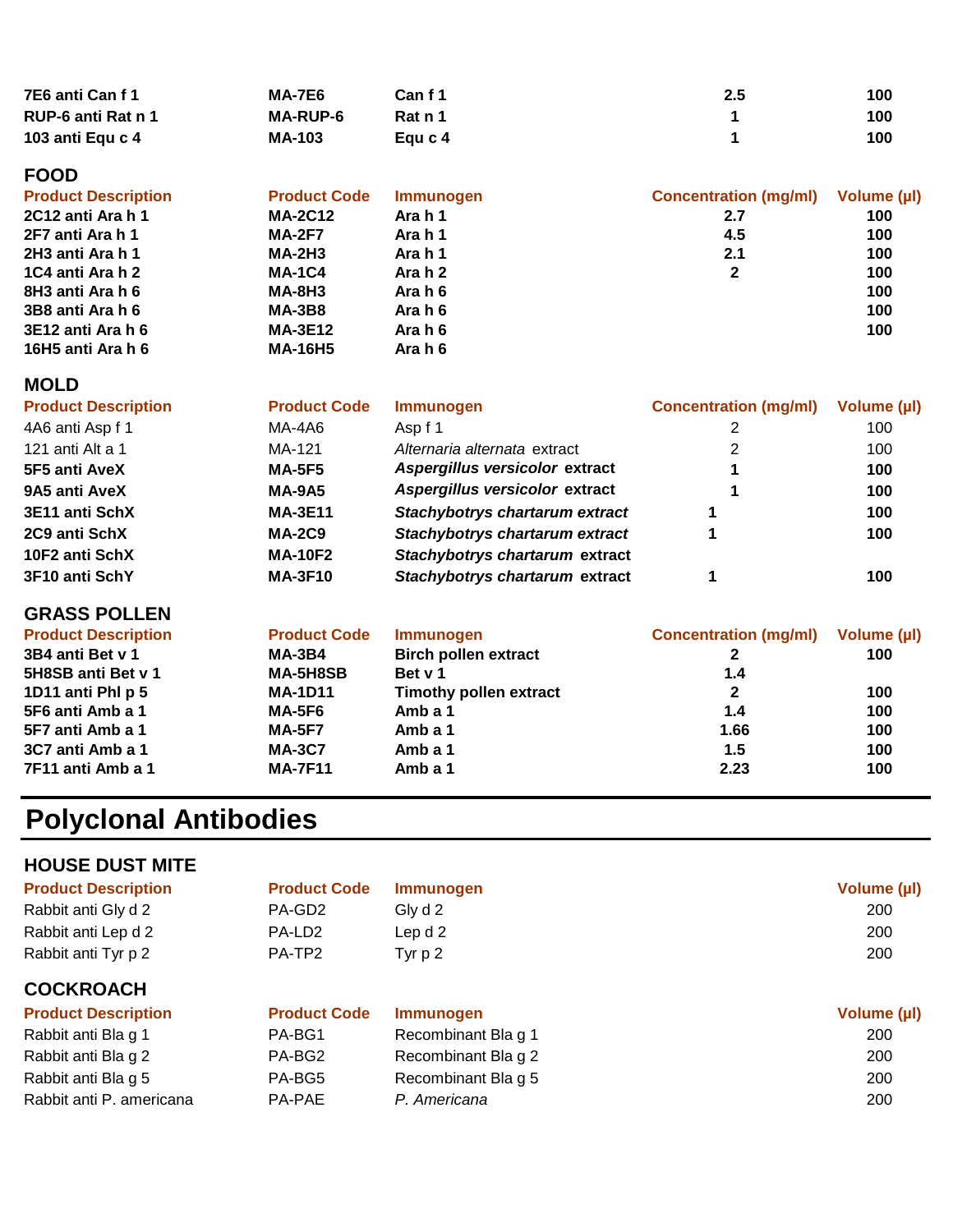| <b>ANIMAL</b>                         |                     |                                   |                              |             |
|---------------------------------------|---------------------|-----------------------------------|------------------------------|-------------|
| <b>Product Description</b>            | <b>Product Code</b> | <b>Immunogen</b>                  | <b>Concentration (mg/ml)</b> | Volume (µl) |
| Rabbit anti Can f 1                   | PA-CF1              | Canf1                             |                              | 200         |
| Rabbit anti Fel d 1                   | PA-FD1              | Fel d 1                           |                              | 200         |
| Rabbit anti Mus m 1                   | <b>PA-MM1</b>       | Mus m 1                           | 2                            | 100         |
| Sheep anti Mus m 1                    | <b>PA-MM1S</b>      | Mus <sub>m</sub> 1                |                              |             |
| <b>FOOD</b>                           |                     |                                   |                              |             |
| <b>Product Description</b>            | <b>Product Code</b> | <b>Immunogen</b>                  |                              | Volume (µl) |
| Rabbit anti Ara h 1                   | PA-AH1              | Ara h 1                           |                              | 200         |
| Rabbit anti Ara h 2                   | PA-AH <sub>2</sub>  | Natural Ara h 2                   |                              | 200         |
| Rabbit anti Shrimp Tropomyosin PA-SHM |                     | <b>Natural Shrimp Tropomyosin</b> |                              | 200         |
| <b>MOLD</b>                           |                     |                                   |                              |             |
| <b>Product Description</b>            | <b>Product Code</b> | <b>Immunogen</b>                  |                              | Volume (µl) |
| Rabbit anti Asp f 1                   | PA-AF1              | Partially purified Asp f 1        |                              | 100         |
| <b>POLLEN</b>                         |                     |                                   |                              |             |
| <b>Product Description</b>            | <b>Product Code</b> | <b>Immunogen</b>                  | <b>Concentration (mg/ml)</b> | Volume (µl) |
| Rabbit anti Amb a 1                   | PA-AM1              | Amb a 1                           | 2                            | 100         |

## **Biotinylated Monoclonal Antibodies**

| <b>HOUSE DUST MITE</b>     |                     |                  |                              |             |
|----------------------------|---------------------|------------------|------------------------------|-------------|
| <b>Product Description</b> | <b>Product Code</b> | Immunogen        |                              | Volume (µl) |
| 4C1 anti Der p 1, Der f 1  | <b>BI-4C1</b>       | Der f 1          |                              | 200         |
| 5H8 anti Der p 1           | <b>BI-5H8</b>       | Der p 1          |                              | 200         |
| 7A1 anti Group 2           | <b>BI-7A1</b>       | Der p 2          |                              | 100         |
| 4D9 anti Blo t 5           | <b>BI-4D9</b>       | Blo t 5          |                              | 100         |
| 1D8 anti Group 2           | <b>BI-1D8</b>       | Der p 2          |                              | 100         |
| <b>COCKROACH</b>           |                     |                  |                              |             |
| <b>Product Description</b> | <b>Product Code</b> | <b>Immunogen</b> |                              | Volume (µl) |
| 4C3 anti Bla g 2           | <b>BI-4C3</b>       | Blag 2           |                              | 100         |
| <b>ANIMAL</b>              |                     |                  |                              |             |
| <b>Product Description</b> | <b>Product Code</b> | Immunogen        | <b>Concentration (mg/ml)</b> | Volume (µl) |
| 3E4 anti Fel d 1           | <b>BI-3E4</b>       | Feld 1           |                              | 200         |
| 6E9 anti Can f 1           | <b>BI-6E9</b>       | Canf1            |                              | 100         |
| RUP-1 anti Rat n 1         | <b>BI-RUP</b>       | Rat n 1          | 1                            | 100         |
| Rabbit anti Mus m 1        | <b>BI-MM1</b>       | Mus m 1          |                              | 100         |
| 14G4 anti Equ c 4          | <b>BI-14G4</b>      | Equ c 4          |                              | 100         |
| <b>FOOD</b>                |                     |                  |                              |             |
| <b>Product Description</b> | <b>Product Code</b> | <b>Immunogen</b> |                              | Volume (µl) |
| 2F7 anti Ara h 1           | <b>BI-2F7</b>       | Ara h 1          |                              | 100         |